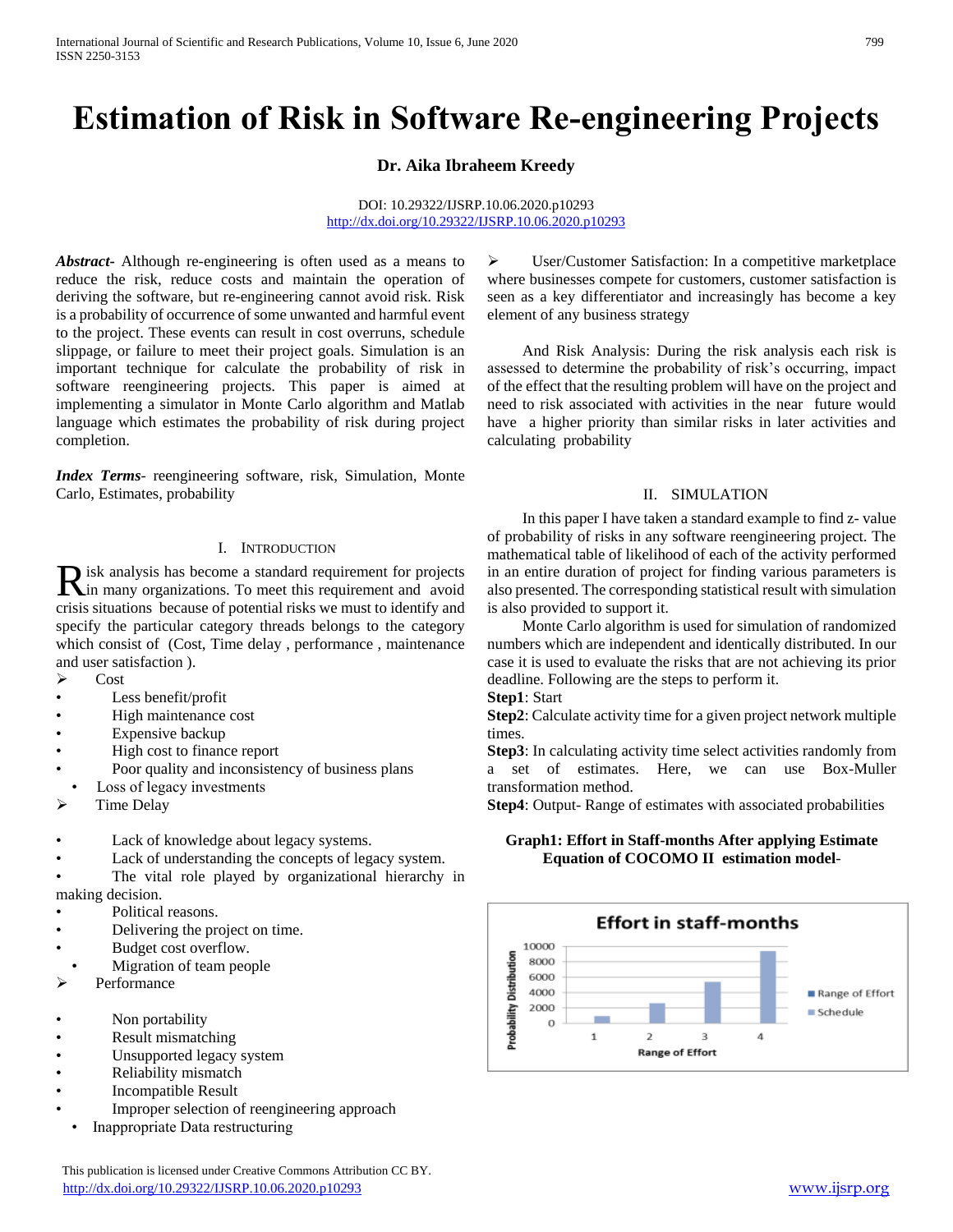

#### **Graph2: Monte Carlo estimation**

### **Simulation of a standard example in a software reengineering project**

 In a corporation which produces software products develops in this manner, first we look create an activity network with different time estimates, then find mean, variance for it. Our Table 1 shows this.

| Action  | <b>Optimistic Time</b> | Most Likely Time | Pessimistic Time | Mean Time | Variance |
|---------|------------------------|------------------|------------------|-----------|----------|
| $1 - 3$ | 2                      |                  | O                | 4.00      | 2.6      |
| $1 - 2$ | 3                      | 6                | 8                | 5.66      | 4.2      |
| $2 - 4$ |                        |                  |                  | 7.00      | 2.7      |
| $2 - 5$ | 4                      | 6                |                  | 6.33      | 4.2      |
| $3-6$   | 6                      | 10               | 12               | 9.33      | 6.2      |
| $3 - 5$ | 3                      |                  | 9                | 5.66      | 6.2      |

Mean Time, Variance, z-value is calculated using following MATLAB implementation program:

% Uniform Random Number

% Monte Carlo method as an approximated integration technique % integrate  $f(x)$  on the [0,1] interval

clc;  $n=50$ :  $x = rand(n,1);$  $gav = zeros(n,3);$ gavvar=NaN(n,3);  $gav(1,1)=x(1,1);$ gav $(1,2)=x(1,1)^{2}$ ;  $gav(1,3)=cos(pi*x(1,1));$ for  $i=2:n$  $gav(i,1)=sum(x(1:i))/i;$ gav(i,2)=sum(x(1:i).^2)/i;  $\text{gav}(i,3)=\text{sum}(\cos(\text{pi}^*x(1:i)))/i;$ gavvar $(i,1)=var(x(1:i));$ gavvar $(i,2)=var(x(1:i).^2);$ gavvar $(i,3)=var(cos(pi*x(1:i)))$ ; end %%%%%%%%%%%%%%%%% mean, variance%%%%%%%%%%%%%%%%%% prompt = 'Input optimistic time of an activity ';  $ot = input(prompt)$  $prompt1 = Input most likely time of an activity';$  $mlt = input(prompt1)$ prompt2 = 'Input pessimistic time of an activity';  $pt = input(prompt2)$  $mean = (ot+mlt+pt)/3;$  $v = (power((mean-ot),2) + power((mean-mlt),2) + power((mean$ pt),2))/3;

%%%%%%%%%%%%%%%%%%%%% z-value %%%%%%%%%%%%%%%%%%%% % prompt = 'Input mean time of any activity ';  $%$  mean = input(prompt) % prompt $1 =$  'Input variance of any activity'; % variance  $=$  input(prompt1)  $\%$  prompt $2 =$  'Input Schedule Time';  $%$ st = input(prompt2)  $z = (st-mean)/sqrt(v);$ %%%%%%%%% Graphics (mean) %%%%%%%%%% figure $(1)$ ;  $subplot(3,1,1);$  $plot(gav(:,1));$  $line((1:n),ones(n,1)/2,'color',red')$ ; legend('Empirical Average','Theoretical Mean',... 'Location','NorthEastOutside'); title( $f(x)=x$ ); %%%%%%%%%%%%%% GRAPHICS(Z-VALUE)%%%%%%%%%% figure (2);  $subplot(3,1,1);$ plot(z);  $line((1:n)$ ,ones $(n,1)/2$ ,'color','red'); legend('z-value','Probability of risk',... 'Location','NorthEastOutside'); title('z-value'); % Output of the program is given below: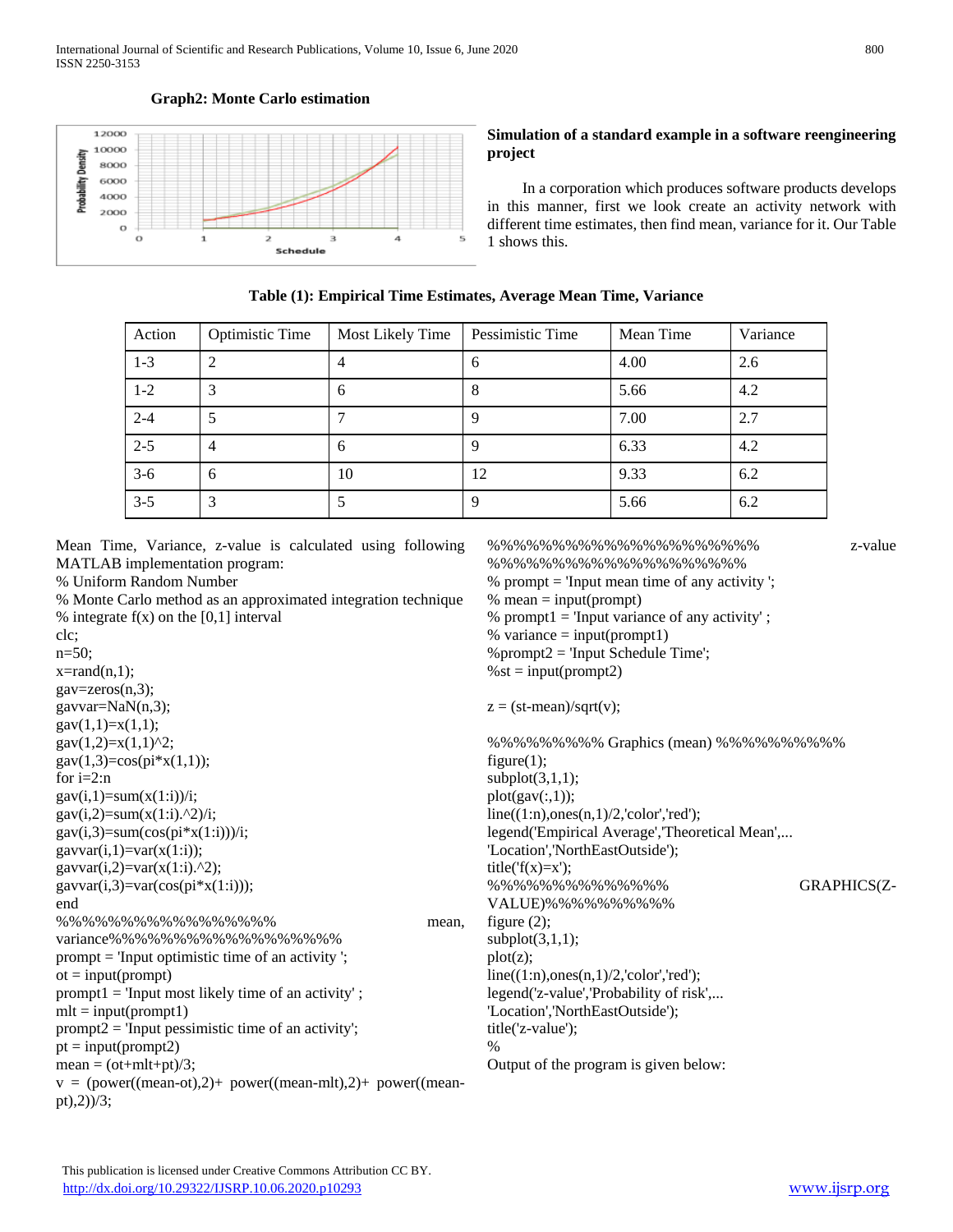

In the next Table 2, we have presented time durations during each simulation run represented as S.

In our case, s is calculated as follows:

$$
s = \sqrt{-2\ln(rn)\cos(2piX)}r
$$

Where, a pair (rn1, rn2) we have taken for random numbers in the range of  $(0, 1)$ .

# **Table (2) Action and Time Duration**

| Time Duration |                                           |      |      |      |      |      |      |      |
|---------------|-------------------------------------------|------|------|------|------|------|------|------|
| S             | 0.72                                      | 0.21 | 1.03 | 0.69 | 1.02 | 1.32 | 1.66 | 1.24 |
| Action        | Time Duration of each action is generated |      |      |      |      |      |      |      |
| $1 - 3$       | 9.33                                      | 7.36 | 8.12 | 9.08 | 7.06 | 5.14 | 6.84 | 7.09 |
| $1-2$         | 7.02                                      | 8.17 | 8.02 | 8.17 | 6.14 | 8.74 | 9.87 | 8.15 |
| $2 - 4$       | 5.03                                      | 7.48 | 6.03 | 6.54 | 5.17 | 9.81 | 7.08 | 9.35 |
| $2 - 5$       | 6.12                                      | 8.45 | 7.15 | 7.14 | 6.80 | 7.51 | 9.01 | 9.71 |
| $3-6$         | 5.19                                      | 6.35 | 8.01 | 8.61 | 7.40 | 6.48 | 8.48 | 6.18 |
| $3 - 5$       | 6.31                                      | 5.14 | 9.16 | 8.01 | 8.10 | 5.98 | 7.10 | 7.95 |

**Z-value is used to estimate probability of risk during project completion, calculated as follows:**

$$
Z = \frac{(ST - \sum mean time of critical activities)}{\sqrt{\sum \text{var} iance of critical activities}}
$$

Where, ST= Schedule Time.

Table 3, given below displays several z-value with some project completion time.

# **Table(3) z- value with project completion time(in percentage)**

| Project<br>Completi<br>on Time | 27.8 | 40.0 | 35.7 | 41.0 | 39.8 | 47.0 | 39.5 |
|--------------------------------|------|------|------|------|------|------|------|
| z-value                        | 31.0 | 29.3 | 41.6 | 38.4 | 39.5 | 41.6 | 42.5 |

The next table 4 gives us risk probabilities in percentage (%) with different values of s.

# **Table(4) risk probabilities in percentage (%) with different values of s.**

| Project<br>Completion<br>Time | 27.84 | 40.01   | 35.78 | 41.09   | 39.87 | 47.09 | 39.51 |
|-------------------------------|-------|---------|-------|---------|-------|-------|-------|
| z-value                       | 31.00 | $-9.30$ | 41.63 | $-8.45$ | 39.50 | 41.65 | 42.54 |
| Probability<br>of Risk        | 30.01 | 58.14   | 7.33  | 9.15    | 38.50 | 6.11  | 91.25 |

In the below mentioned graph, I have taken risk probabilities and z-value and shown the relationship between them.